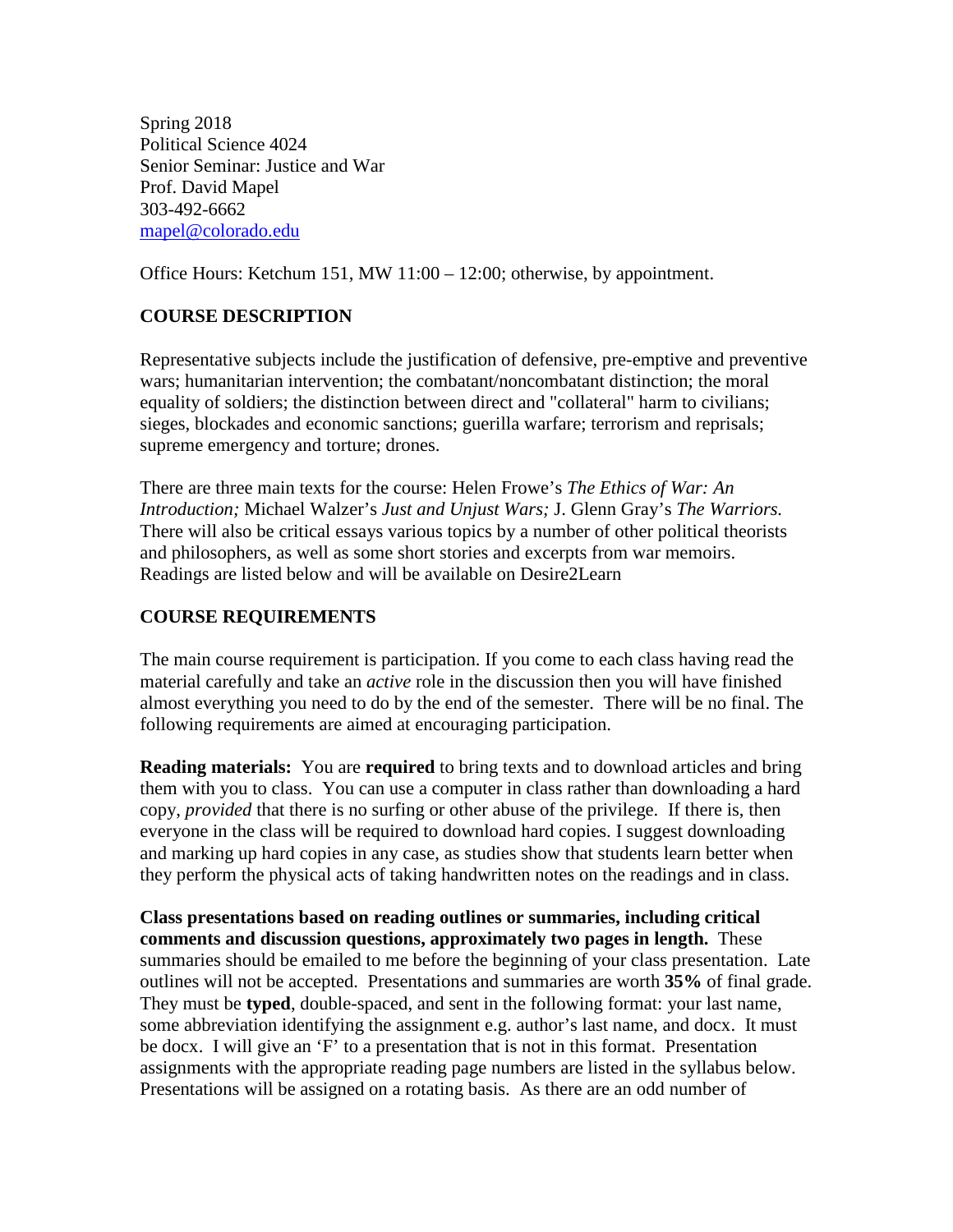readings, not every student will have the same total number of summaries to write and class presentations to make, but I estimate that each student will do at least five or six of them. I will try to make sure that no student gets stuck with all of the hardest assignments. If a reading is philosophical in character then the summary should be in outline form, reflecting the logical structure of the argument. If the reading is literary in character, then your summary may have a less formal structure. The summary should end with critical comments and an observation or question (or two or three) for class discussion.

**Class participation**: **35%.** This includes participation on the days you are not presenting, as well as your record of attendance. You are given two "free" absences (so use them wisely). After that, all absences count against you unless accompanied by a documented excuse of a kind officially recognized by the university. Failure to attend more than 50% of class results in failure of the *entire* course. Perfect attendance by itself earns only a 'C' grade. Less than perfect attendance is graded as less than a "C."

Aside from attendance, which merely serves as a baseline or threshold grade, your participation grade is based primarily on your taking an active part in class, showing evidence of careful reading of the assignments, doing a good job leading discussion on days you are assigned to summarize the reading, and doing an equally good job on the days you are not leading discussion. The central requirement is active listening and *engagement* with other members of the seminar. In other words, sitting quietly through most classes will not merit even a "C." I will keep you apprised every couple of weeks on your performance in class. If you are in any doubt, ask.

**EXECT:** 30%. The paper must be at least twelve pages long, typed, double-spaced, and use standard format: one-inch margins, Times New Roman font, MLA or Chicago style footnotes. Students may write on any course topic that takes their fancy, as long as that topic is agreed upon and discussed at least once with the instructor. This discussion must take place by April  $20<sup>th</sup>$  at the very latest, although I strongly suggest selecting a topic and finishing the paper earlier. However, I do suggest that you wait to pick a topic until we have finished the readings from Frowe, as they cover almost the full range of topics to be discussed in the course. Frowe also suggests further readings on almost any topic you might wish to pursue. Late papers (without a documented excuse of the sort recognized by the university) will lose a grade for every day late. Papers are due the last day of class.

**All** assignments must be completed to pass the course. Failure to hand in assignments and extended class absences are excused only with documentation for the officially recognized kinds of absences allowed under University policy.

### **COURSE POLICIES**

### **Disabilities**

If you have a specific physical, psychiatric or learning disability that needs accommodation, please let me know by the second week of the semester so that your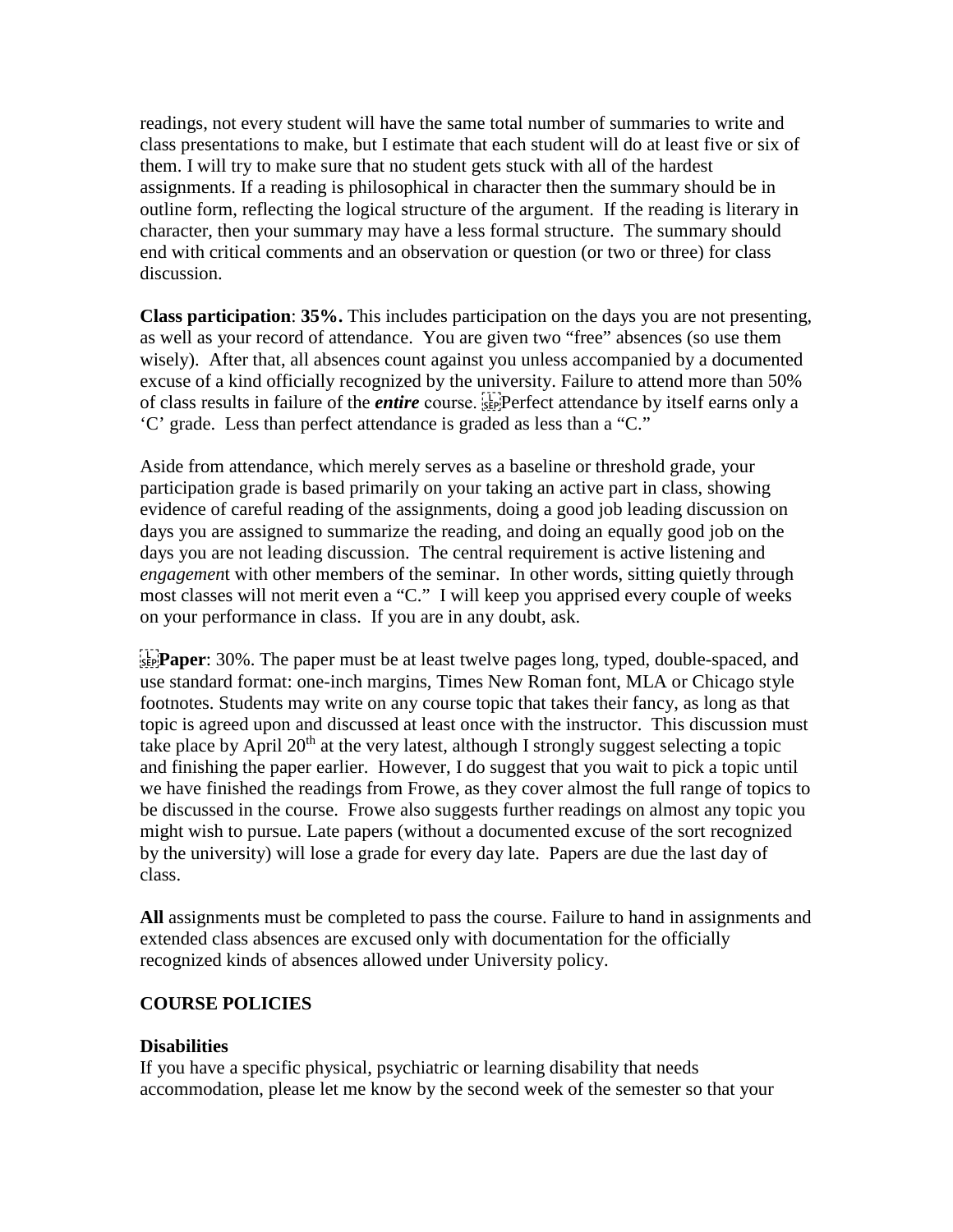needs may be appropriately met. You will need to provide documentation of your disability to the Disability Services Office, Willard 322 (303-492-8671), so that such accommodation may be arranged.

### **Religious Observance**

Campus policy regarding religious observances requires that faculty make every effort to reasonably and fairly deal with all students who, because of religious obligations, have conflicts with scheduled exams, assignments or required attendance. Students are required to let me know **within the first two weeks** of the course if they want an accommodation. For details of campus policy see [http://www.colorado.edu/policies/fac\\_relig.html](http://www.colorado.edu/policies/fac_relig.html)

### **Classroom Decorum**

Students and faculty each have responsibility for maintaining an appropriate learning environment. Students who fail to adhere to such behavioral standards may be subject to discipline. Faculty have the professional responsibility to treat all students with understanding, dignity and respect, to guide classroom discussion, and to set reasonable limits on the manner in which they and their students express opinions Professional courtesy and sensitivity are especially important with respect to individuals and topics dealing with differences of race, culture, religion, politics, sexual orientation, gender variance and nationalities. Class rosters are provided to the instructor with the student's legal name. I will gladly honor your request to address you by an alternate name or gender pronoun. Please advise me of this preference early in the semester so that I may make appropriate changes to my records. See policies at <http://www.colorado.edu/policies/classbehavior.html> and at

[http://www.colorado.edu/studentaffairs/judicialaffairs/code.html#student\\_code](http://www.colorado.edu/studentaffairs/judicialaffairs/code.html#student_code)

# **Honor Code**

All students are the University of Colorado, Boulder are responsible for knowing and adhering to the academic integrity policy of this institution. Violations of this policy may include: cheating, plagiarism, aid of academic dishonesty, fabrication, lying, bribery, and threatening behavior. All incidents of academic misconduct shall be reported to the Honor Code Council (honor@colorado.edu; 303-725-2273). Students who are found to be in violation of the academic integrity policy will be subject to both academic sanctions from the faculty member and non-academic sanctions (including but not limited to university probation, suspension, or expulsion). Other information on the Honor Code can be found at<http://www.colorado.edu/policies/honor.html> and <http://www.colorado.edu/academics/honorcode>

# **Sexual Harassment**

The University of Colorado at Boulder policy on Discrimination and Harassment [\(http://www.colorado.edu/policies/discrimiation.html,](http://www.colorado.edu/policies/discrimiation.html) the CU policy on Sexual Harassment, and the CU policy on Amorous Relationships applies to all students, faculty and staff. Any student, faculty or staff member who believes s/he has been the subject of discrimination or harassment based upon race, color, national origin, sex, age, disability, religion, sexual orientation, or veteran status should contact the Office of Discrimination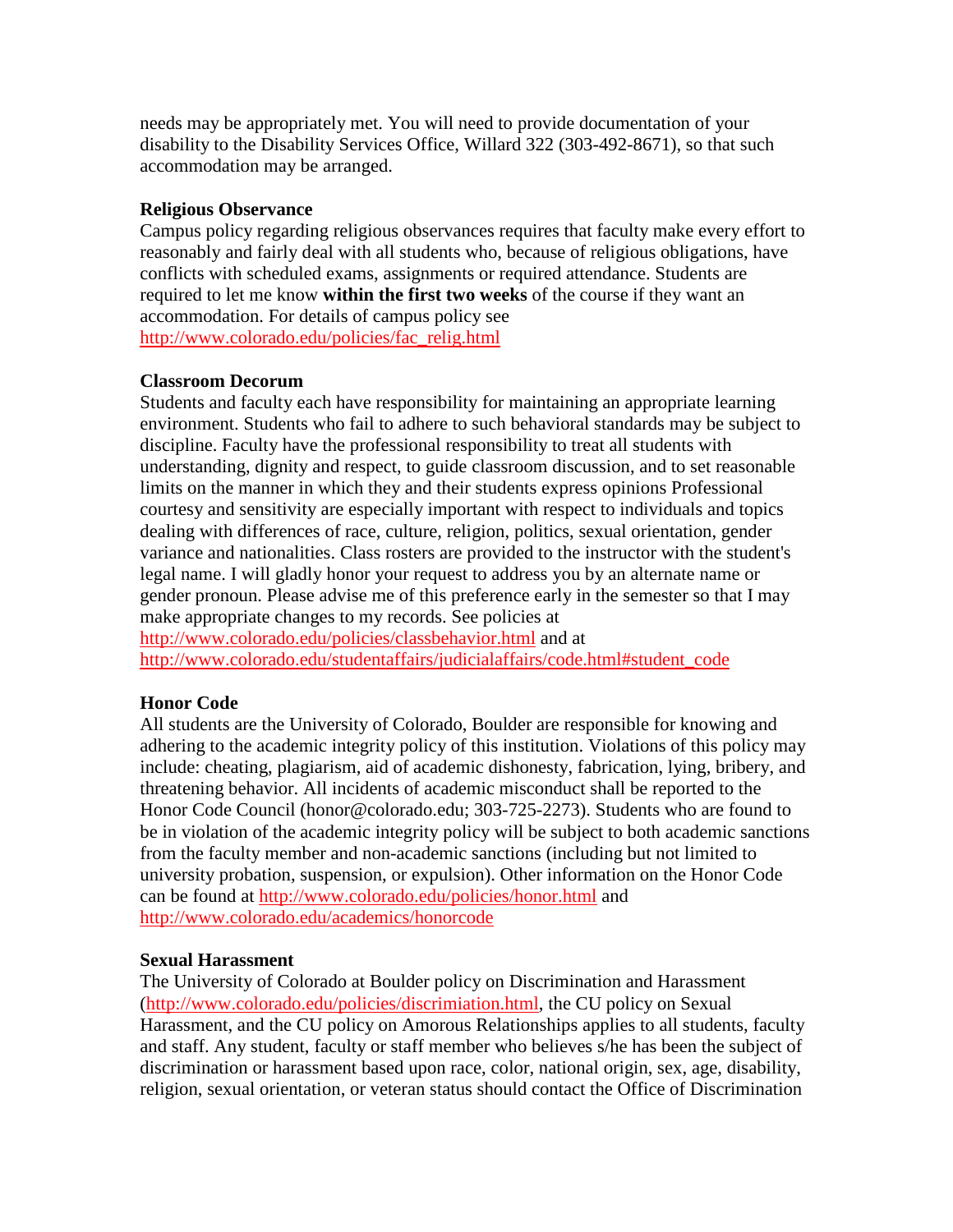and Harassment (ODH) at 303-492-2127 or the Office e of Judicial Affairs at 303-492- 5550. Information about ODHand the campus resources available to assist individuals regarding discrimination or harassment can be obtained at<http://www.colorado.edu/odu>

**Required Readings**: All books have been ordered at the University Books Store in the UMC and at the bookstore on the Hill. Articles in the reading schedule below should all be available on-line at the class Desire2Learn site. Here are some other ways to access articles. Go to the university library homepage. Click on the E-Journal finder link on the left of the page. Type in the name of the journal in the search box and voila! The different online databases with that journal will pop up. Just click on whichever one makes you feel comfortable and search internally from there. You can use different methods, from author name, volume/issue, etc. In many cases your best bet is to try JSTOR.

There are several additional articles by Walzer*,* so don't get confused by assuming that everything referred to by "Walzer" on the syllabus or on the reading list in Desire2L is from *Just and Unjust Wars*.

You are required to bring hard copies of all articles and books to class or to be able to access the article as we are discussing it in class. Students who do not do this forfeit their noncombatant immunity.

A few valuable websites:

International Political Theory Beacon:<http://www.international-political-theory.net/>

http://www.justwartheory.com/

Carnegie Council on Ethics and International Affairs: http://www.CarnegieCouncil.org

Carr Center for Human Rights:<http://www.ksg.harvard.edu/cchrp/index.shtml> [1771]

# **SCHEDULE OF READINGS**

NB: All assignments and other information contained in the reading schedule is provisional and subject to change by the instructor. Books and selections may be added or deleted. Students are responsible for knowing about announced changes in the required readings and schedule.

# **January**

**15 MLK Day, no class 17 Introduction to course 19 War Fiction I**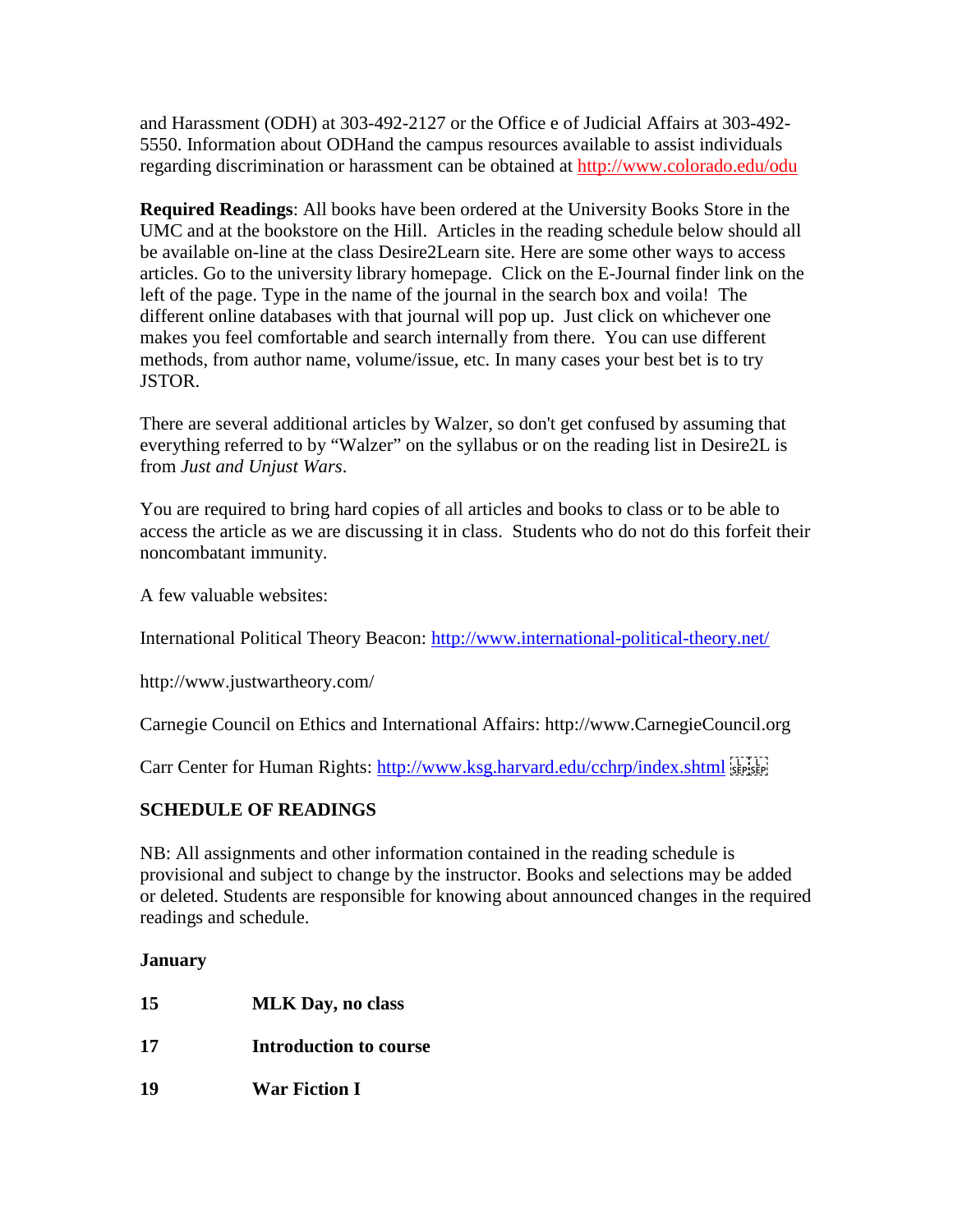|    | Three short stories on D2L from Phil Klay, <i>Redeployment</i> . Read in the<br>order listed.                                                                  |
|----|----------------------------------------------------------------------------------------------------------------------------------------------------------------|
|    | List of Military Abbreviations to come on D2L (Abbrev.pdf)                                                                                                     |
|    |                                                                                                                                                                |
|    | "Ten Kliks South"                                                                                                                                              |
|    | "Redeployment"                                                                                                                                                 |
|    | All on D2L                                                                                                                                                     |
| 22 | <b>Rights of Self-Defense</b>                                                                                                                                  |
|    | Helen Frowe, <i>The Ethics of War and Peace</i> , Introduction and Chapter 1                                                                                   |
|    |                                                                                                                                                                |
|    |                                                                                                                                                                |
| 24 | War and Self-Defense, Frowe, Chapter 2, pp. 31 - 51                                                                                                            |
|    |                                                                                                                                                                |
|    |                                                                                                                                                                |
| 26 | The Conditions of Jus Ad Bellum, Frowe, Chapter 3, pp. $54 - 74$                                                                                               |
|    |                                                                                                                                                                |
|    |                                                                                                                                                                |
| 29 | <b>Proportionality</b>                                                                                                                                         |
|    | Thomas Hurka, "Proportionality in the Morality of War," Philosophy and<br>Public Affairs, Vol. 33, no. 1 (Winter 2005), pp. 34-66 ("HURKA<br>PROPORTIONALITY") |
|    | $34 - 45$                                                                                                                                                      |
|    |                                                                                                                                                                |
|    |                                                                                                                                                                |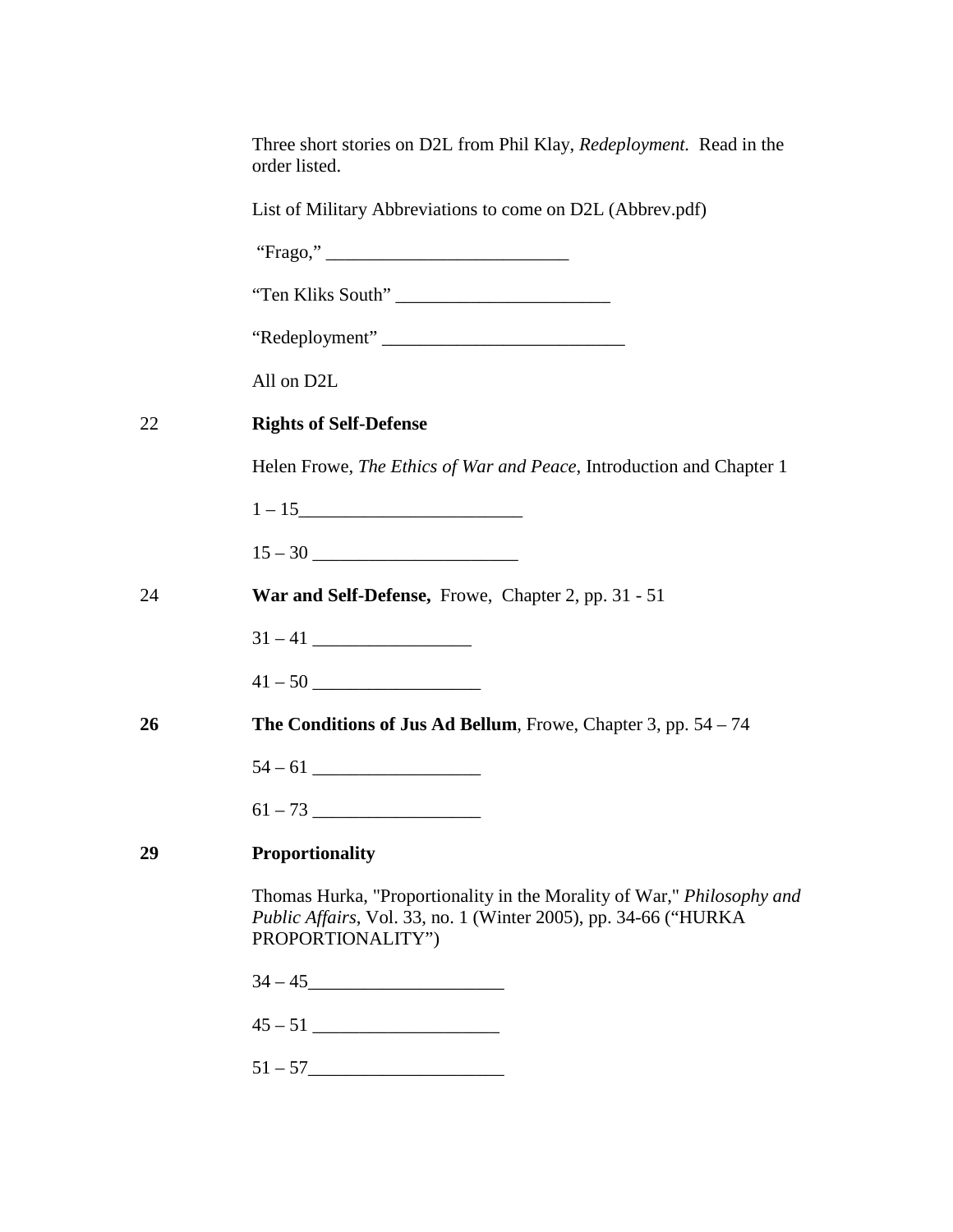| 31               | Proportionality                                                          |
|------------------|--------------------------------------------------------------------------|
|                  | Finish discussion of Hurka                                               |
| <b>February</b>  |                                                                          |
| $\boldsymbol{2}$ | <b>Just Wars</b> , Frowe, Chapter 4, pp. 75 -98                          |
|                  |                                                                          |
|                  | $83 - 98$                                                                |
| 5                | The Conditions of Jus in Bello, Frowe, Chapter 5, p. 99 - 122            |
|                  |                                                                          |
|                  | $110 - 122$                                                              |
| 7                | <b>War Fiction II: The Moral Status of Combatants</b>                    |
|                  | Short story by Tim O'Brien, "On the Rainy River", pp. 39 - 62 (to come   |
| 9                | The Moral Status of Combatants, Frowe, Chapter 6, pp. 123 -145           |
|                  | $123 - 132$                                                              |
|                  | $132 - 145$                                                              |
| 12               | Non-combatant Immunity, Frowe, Chapter 7, pp. 146 -164                   |
|                  | $146 - 164$                                                              |
|                  | $146 - 164$                                                              |
| 14               | Challenges to Non-Combatant Immunity, Frowe, Chapter 8, pp. 166 -<br>181 |
|                  |                                                                          |
|                  |                                                                          |
| 16               | The Moral Status of Terrorism, Frowe, Chapter 9, pp. 182 - 204           |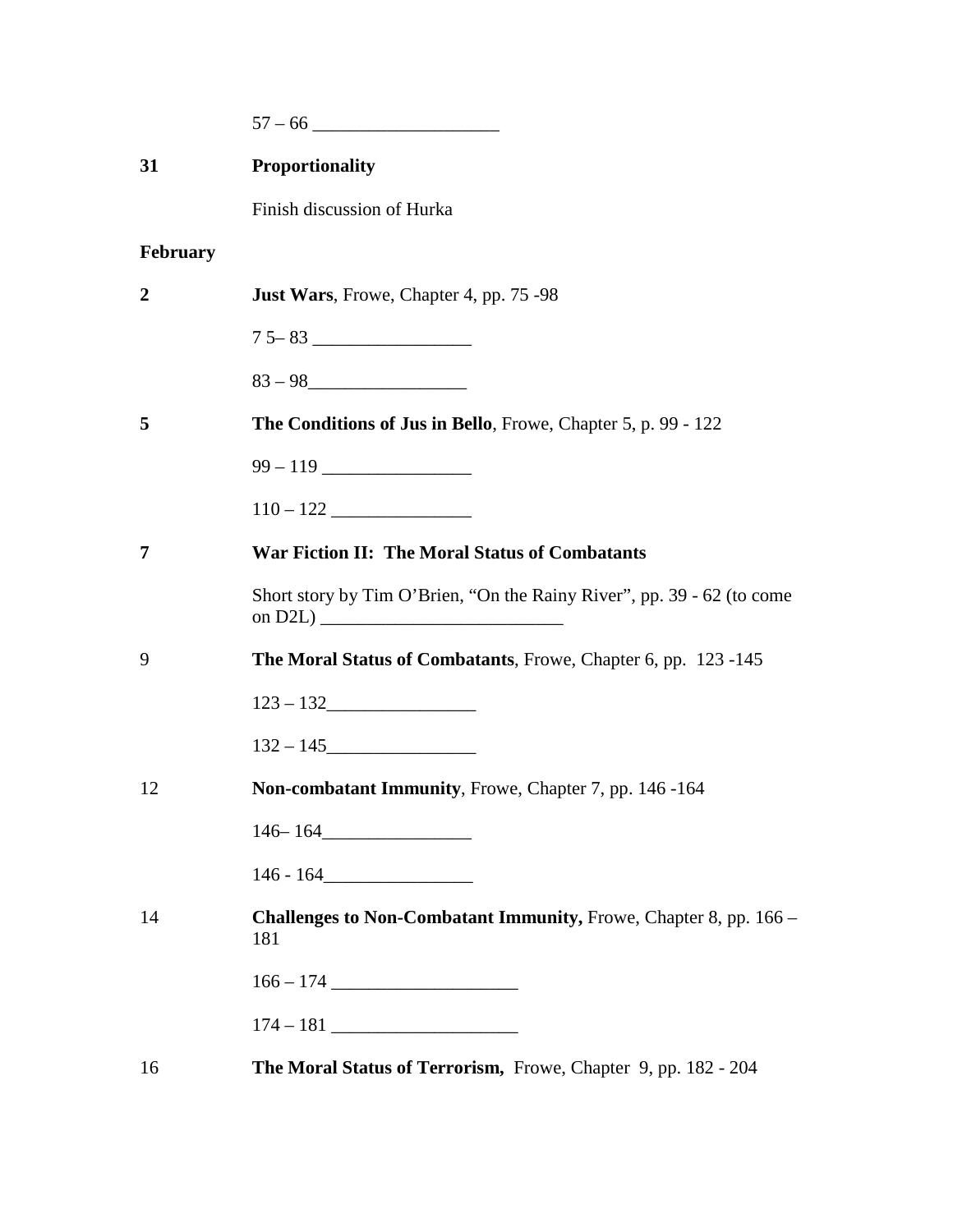| 19             | <b>What's Wrong with Torture?</b>                                                                                         |
|----------------|---------------------------------------------------------------------------------------------------------------------------|
|                | David Sussman, "What's Wrong with Torture" Philosophy and Public<br>Affairs, vol. 33, no 1, pp. $1 - 33$ (to come on D2L) |
|                |                                                                                                                           |
|                |                                                                                                                           |
| 21             | Terrorists, Torture, and Just War Theory, Frowe, Chapter 10, pp. 205<br>$-223$                                            |
|                | $205 - 213$                                                                                                               |
|                |                                                                                                                           |
| 23             | <b>Remote Warfare, Frowe, Chapter 11, pp. 223 - 239</b>                                                                   |
|                | $223 - 230$                                                                                                               |
|                | $230 - 239$                                                                                                               |
| 26             | <b>Jus Post Bellum, Frowe, Chapter 12, pp. 239 - 262</b>                                                                  |
|                | $239 - 247$                                                                                                               |
|                | $247 - 262$                                                                                                               |
| 28             | <b>War Fiction II</b>                                                                                                     |
|                | Short story by Thom Jones "The Pugilist At Rest" (to come on D2L)                                                         |
|                |                                                                                                                           |
| March          |                                                                                                                           |
| $\overline{c}$ | <b>Realism</b>                                                                                                            |
|                | Thucydides, "The Melian Dialogue" (to come on D2L)                                                                        |
|                |                                                                                                                           |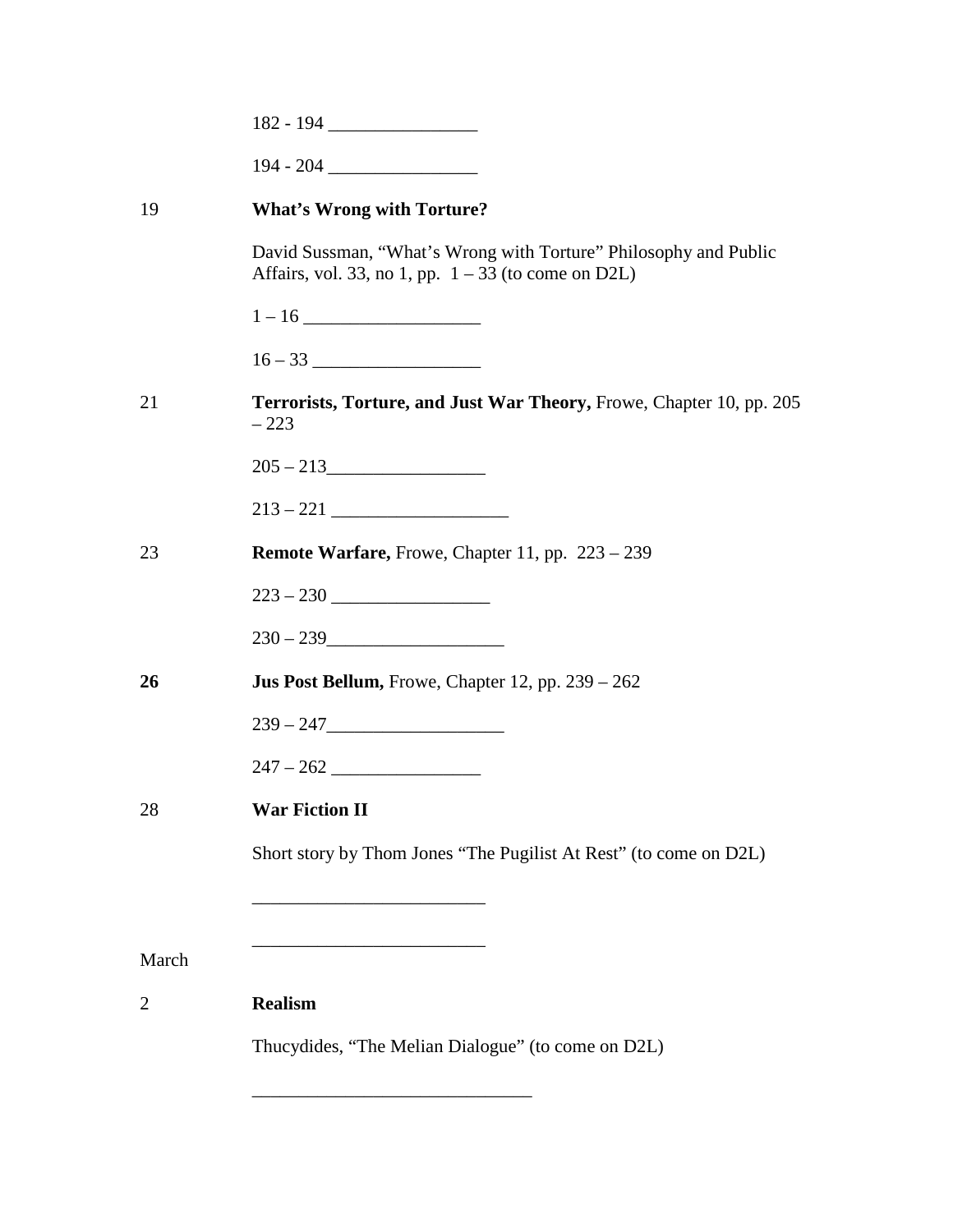|    | Michael Walzer, Just and Unjust Wars (hereafter, JUW): Preface to the<br>first edition and Chapter 1, pp. xix- xxv and $3 - 20$ )                     |
|----|-------------------------------------------------------------------------------------------------------------------------------------------------------|
|    |                                                                                                                                                       |
|    |                                                                                                                                                       |
| 5  | The War Convention and the Moral Equality of Soldiers                                                                                                 |
|    | Michael Walzer, Just and Unjust Wars (hereafter, JUW): Preface to the<br>original edition, plus Chapters 2 and 3, pp. 21-47                           |
|    |                                                                                                                                                       |
|    |                                                                                                                                                       |
| 7  | The Legalist Paradigm and the Crime of Aggression                                                                                                     |
|    | JUW, 51-86                                                                                                                                            |
|    |                                                                                                                                                       |
|    |                                                                                                                                                       |
|    | National Security Strategy Statement of the United States, 2002, excerpt<br>on preventive wars ("NATIONAL SECURITY STRATEGY" Part V, pp.<br>$13 - 15$ |
| 9  | The Case for Preventive War                                                                                                                           |
|    | David Luban, "Preventive War," Philosophy and Public Affairs Vol. 32,<br>no. 3 (Summer 2004), pp. 207 -248 ("LUBAN PREVENTIVE WAR")                   |
|    |                                                                                                                                                       |
|    |                                                                                                                                                       |
|    |                                                                                                                                                       |
|    |                                                                                                                                                       |
| 12 | <b>Preventive War</b>                                                                                                                                 |
|    |                                                                                                                                                       |

Finish discussion of Luban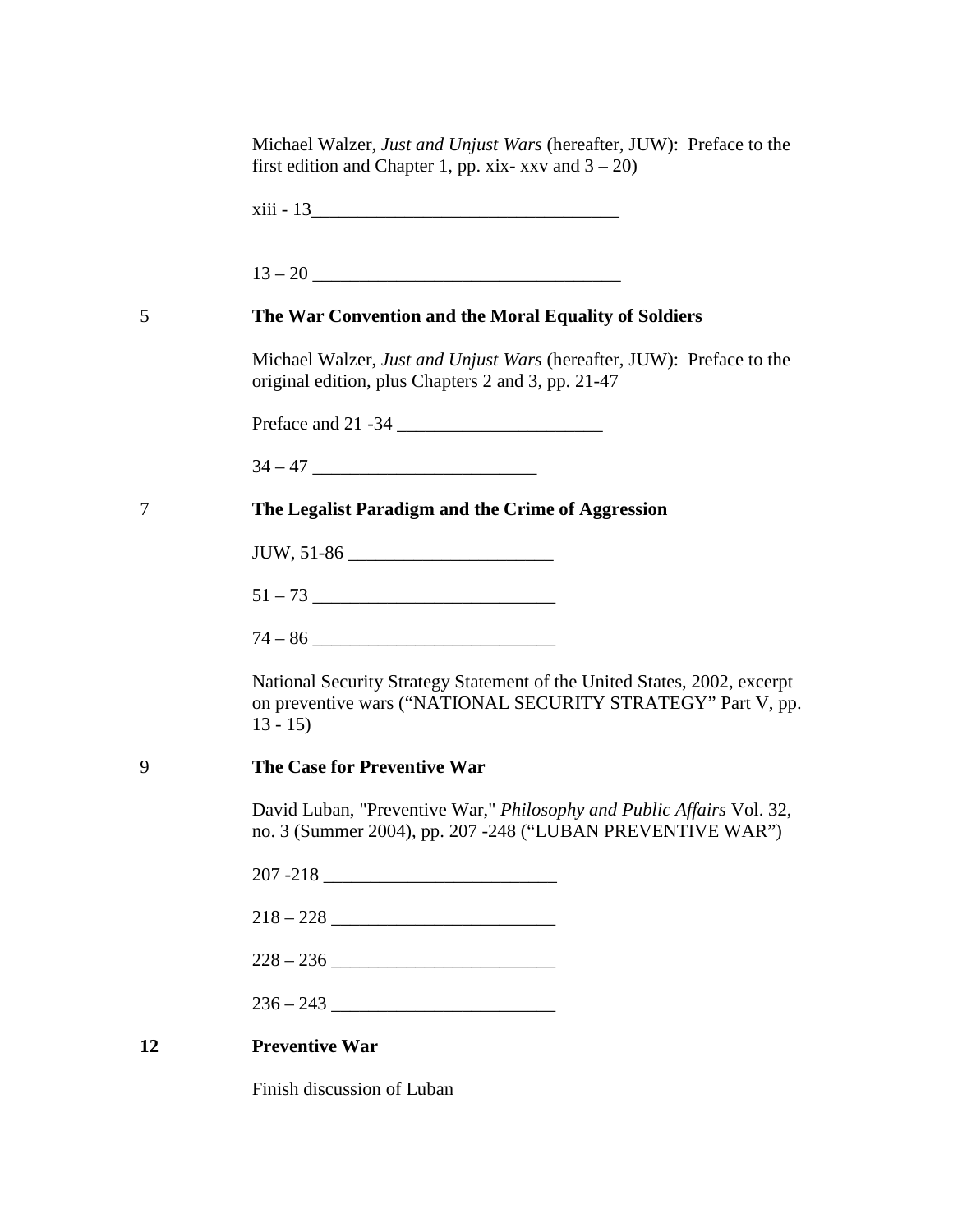### 14 **Military Intervention: Secession, Counter-Intervention and Humanitarian Rescue**

|  |  | Walzer, JUW, $86-109$ <sup>[1]</sup> |
|--|--|--------------------------------------|
|--|--|--------------------------------------|

 $86 - 109$ 

David Luban, "The Romance of the Nation-State," *Philosophy and Public Affairs* Vol. 9, no. 4 (Spring 1980), approx. 12 pages ("LUBAN ROMANCE") \_\_\_\_\_\_\_\_\_\_\_\_\_\_\_\_\_\_\_\_\_\_

### 16 **Military Intervention: A Duty to Intervene?**

Walzer, ["The Moral Standing of States"](http://links.jstor.org/sici?sici=0048-3915%28198021%299%3A3%3C209%3ATMSOSA%3E2.0.CO%3B2-G) *Philosophy and Public Affairs* 9, no. 3 (Summer 1980), approx. 21 pages see ("WALZER MORAL")

217 – 224 \_\_\_\_\_\_\_\_\_\_\_\_\_\_\_\_\_\_\_\_\_\_\_\_

224 – 237 \_\_\_\_\_\_\_\_\_\_\_\_\_\_\_\_\_\_\_\_\_\_\_\_

Walzer, "The Politics of Rescue," *Dissent* (Winter1995), 35-41 ("WALZER\_RESCUE")

35 – 41 \_\_\_\_\_\_\_\_\_\_\_\_\_\_\_\_\_\_\_\_\_\_\_\_\_\_

"R2P.pdf "

Everyone read these two pages

Suggested:

Bellamy, "Whither R2P.pdf"

Bellamy, "Libya and R2P.pdf"

Evans, Gareth, *The Responsibility to Protect* (Brookings Institution Press, 2008). Chapters 2-3, pp. 31-76. (Evans\_R2P.pdf) will ask for the password, which is "wildcats"

Terry Nardin, Introduction to *Humanitarian Intervention*, Nomos XLVII, eds. Melissa Williams and Terry Nardin, (New York University Press, 2006), 1-31 ("NARDIN INTRO")

Kok-Chor Tan, "The Duty to Protect," in *Humanitarian Intervention*, 84- 117 ("TAN")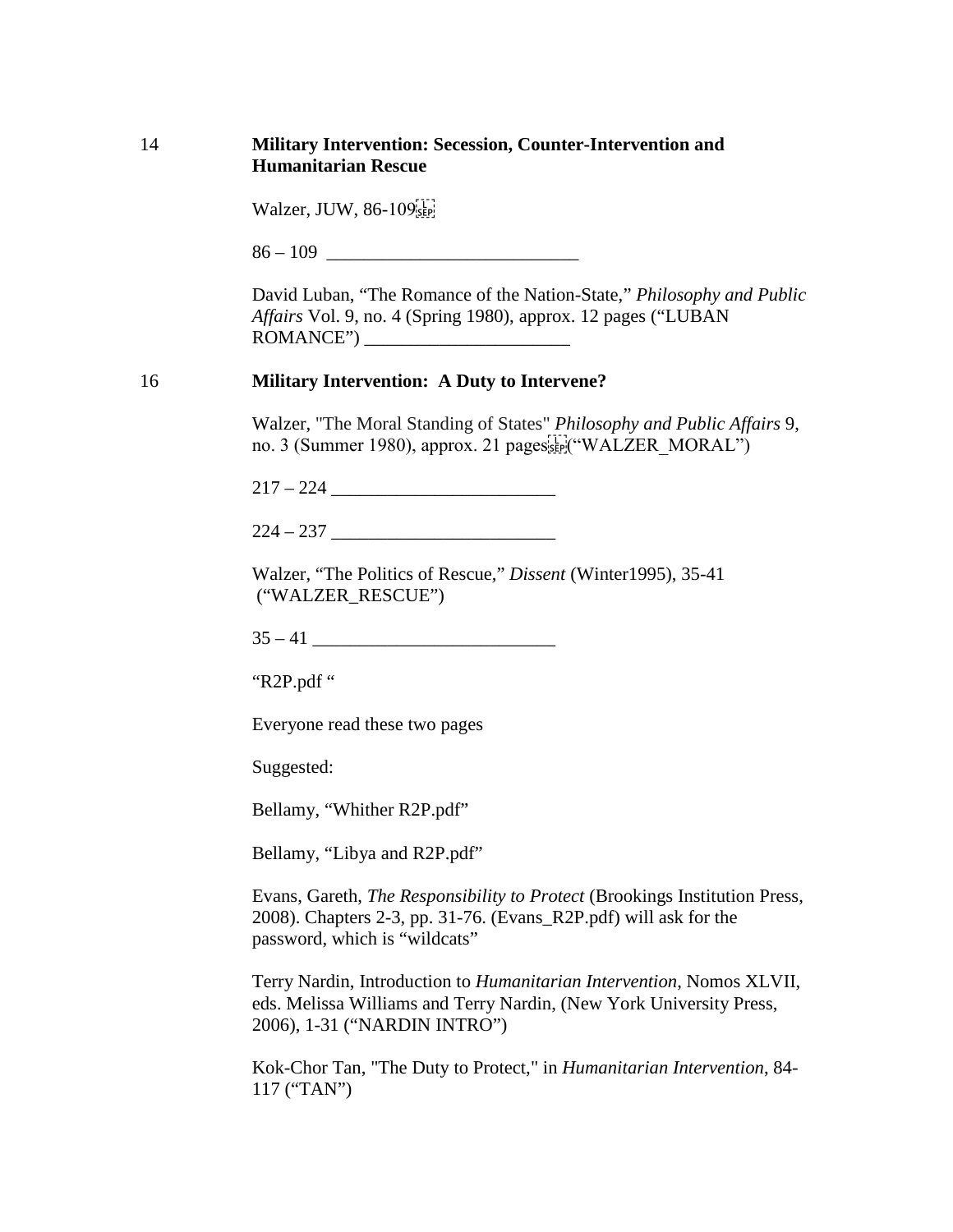19 **Justice** *in* **War: Military Necessity, Utility, Proportionality and Rights** JUW, 127-159 127 – 144 \_\_\_\_\_\_\_\_\_\_\_\_\_\_\_\_\_\_\_\_\_\_\_\_\_\_\_\_ 144 – 151 \_\_\_\_\_\_\_\_\_\_\_\_\_\_\_\_\_\_\_\_\_\_\_\_\_\_\_\_ 151 – 160 \_\_\_\_\_\_\_\_\_\_\_\_\_\_\_\_\_\_\_\_\_\_\_\_\_\_\_\_  $193 -$  top of 200 ELAC, "Proportionality Policy Brief" (same name pdf) 21 **Sieges, Blockades and Economic Sanctions** Walzer, JUW, 160-75 ("War Against Civilians: Sieges and Blockades"  $160 - 175$ Joy Gordon, "A Peaceful, Silent, Deadly Remedy", *Ethics and International Affairs*, Vol. 13 (1999), 123-43; George A. Lopez, "More Ethical Than Not"<sup>5</sup> EP<sup>(</sup>Gordon; "Reply to Lopez"<sup>5</sup> EP<sup>(Triv</sup>)(All three articles are bundled together under "GORDON") 123 – 143 \_\_\_\_\_\_\_\_\_\_\_\_\_\_\_\_\_\_\_\_\_\_\_\_\_\_\_ **23 Reading to come 26 – 30 Spring Break April** 2 **War Memoirs I** Excerpts from *Rumor of War* by Phil Caputo (to come on D2L) \_\_\_\_\_\_\_\_\_\_\_\_\_\_\_\_\_\_\_\_\_ \_\_\_\_\_\_\_\_\_\_\_\_\_\_\_\_\_\_\_\_\_ **4 Guerilla War**

Heather Roff Perkins, "Syria" (Syria.pdf)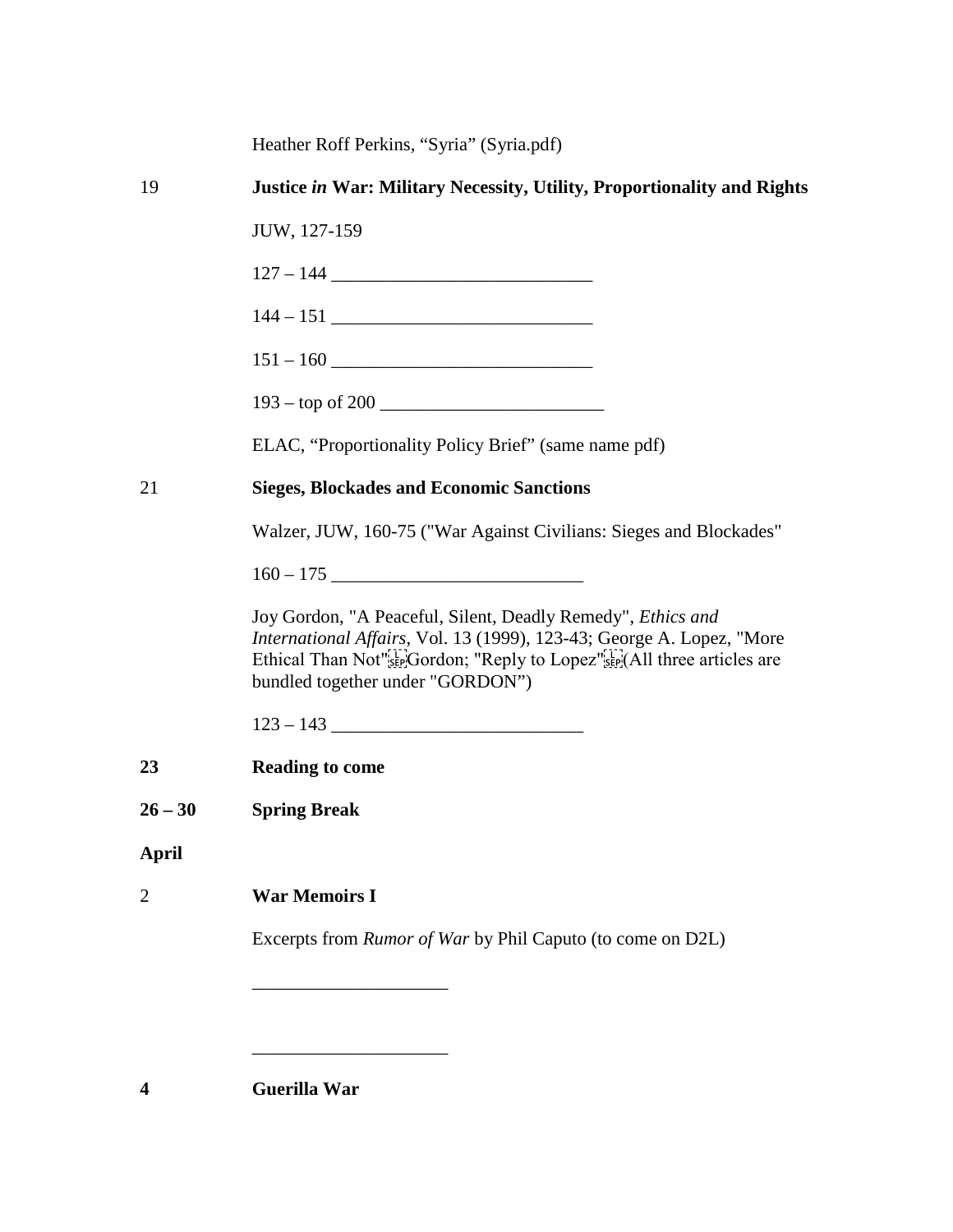Walzer, JUW, 176-203

 $176 - 196$ 

\_\_\_\_\_\_\_\_\_\_\_\_\_\_\_\_\_\_\_\_\_\_\_\_\_

 $\overline{\phantom{a}}$  , we can assume that the contract of  $\overline{\phantom{a}}$ 

Dexter Fillkins, "Mogadishu," from *The Forever War*, pp. 186-9 (Mogadish.pdf)

General Petraeus: "Ten Points" (Petraeus.pdf)

# 6 **Dilemmas of War**

Walzer, JUW, 225-269 ("Winning and Fighting Well," "Aggression and Neutrality," "Supreme Emergency")<sup>[17]</sup>

 $225 - 250$ 

| - 0<br>$\overline{\phantom{0}}$<br>÷ |  |
|--------------------------------------|--|
|--------------------------------------|--|

Colin Dueck, "Alternatives to the Bomb" in Protected ("DUECK")

Dueck \_\_\_\_\_\_\_\_\_\_\_\_\_\_\_\_\_\_\_\_\_\_\_\_\_\_\_\_

9 **Nuclear Deterrence**

Walzer, JUW, 269-287

 $269 - 287$ 

Optional:

Nardin, "Nuclear Deterrence and the Argument from Extremity" ("NARDIN\_NUCLEAR")

### 11 **The Responsibilities of Citizens**

JUW, 287-303

287 – 296 \_\_\_\_\_\_\_\_\_\_\_\_\_\_\_\_\_\_\_\_\_\_\_\_

296 – 304 \_\_\_\_\_\_\_\_\_\_\_\_\_\_\_\_\_\_\_\_\_\_\_\_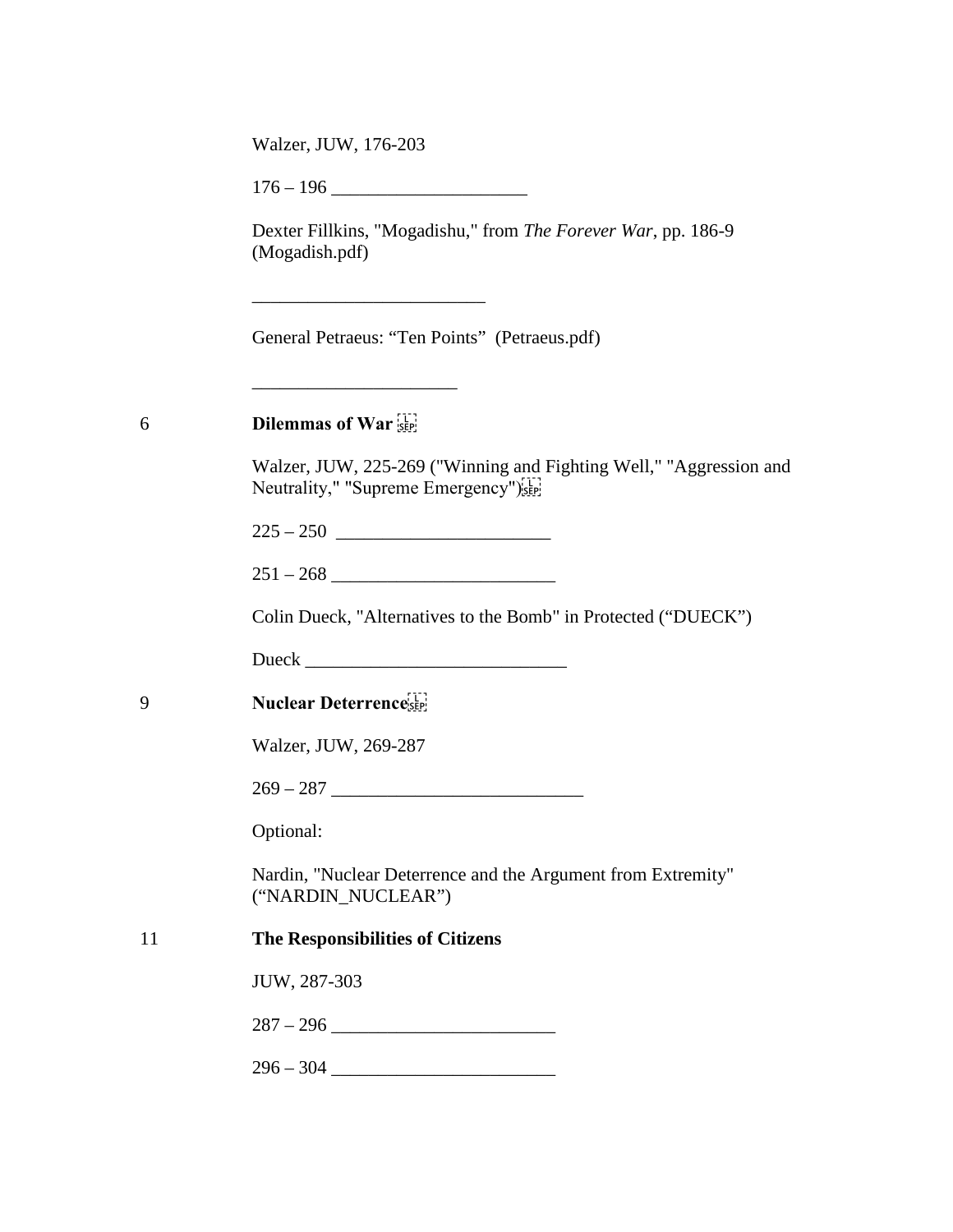Cheney Ryan, "War and Personal Responsibility" (Ryan Personal Responsibility.pdf )\_\_\_\_\_\_\_\_\_\_\_\_\_\_\_\_\_\_\_\_\_

| 13 | <b>The Responsibilities of Soldiers</b>                                                                                                                                                                 |
|----|---------------------------------------------------------------------------------------------------------------------------------------------------------------------------------------------------------|
|    | JUW, 304 - 324                                                                                                                                                                                          |
|    |                                                                                                                                                                                                         |
|    |                                                                                                                                                                                                         |
|    | Walzer, "Mercenary Impulse," The New Republic, March 12, 2008. Search                                                                                                                                   |
|    | Suggested:                                                                                                                                                                                              |
|    | Stanley Hoffman and Michael Smith, "Individual Responsibility, War<br>Crimes and Terrorism" (Hoffman.pdf)                                                                                               |
|    | James Child, "Political Responsibility and Noncombatant Liability", in<br>Political Realism and International Morality, eds. Kenneth Kipnis and<br>Diana T. Meyers (Westview, 1987), 61-74 ("CHILD_~1") |
|    | Michael Green, "War, Innocence and Theories of Sovereignty," Social<br>Theory and Practice, Vol. 18, No. 1 (Spring 1992), 39-62 ("GREEN<br>WAR'                                                         |
|    | Osiel, "Virtues and Vices of Military Discipline" in Osiel.pdf                                                                                                                                          |
| 16 | War's Ends and the Importance of Winning                                                                                                                                                                |
|    | JUW, 109 -127                                                                                                                                                                                           |
|    |                                                                                                                                                                                                         |
|    | Brian Orend, "Justice After War" (OrendJusticeAfter.pdf)                                                                                                                                                |
|    | Orend article                                                                                                                                                                                           |
| 18 | <b>Realism Revisited</b>                                                                                                                                                                                |
|    | Hendrickson, In Defense of Realism: A Commentary on Just and Unjust<br>Wars (Hendrick2.pdf)                                                                                                             |
|    | $19-38$                                                                                                                                                                                                 |
|    |                                                                                                                                                                                                         |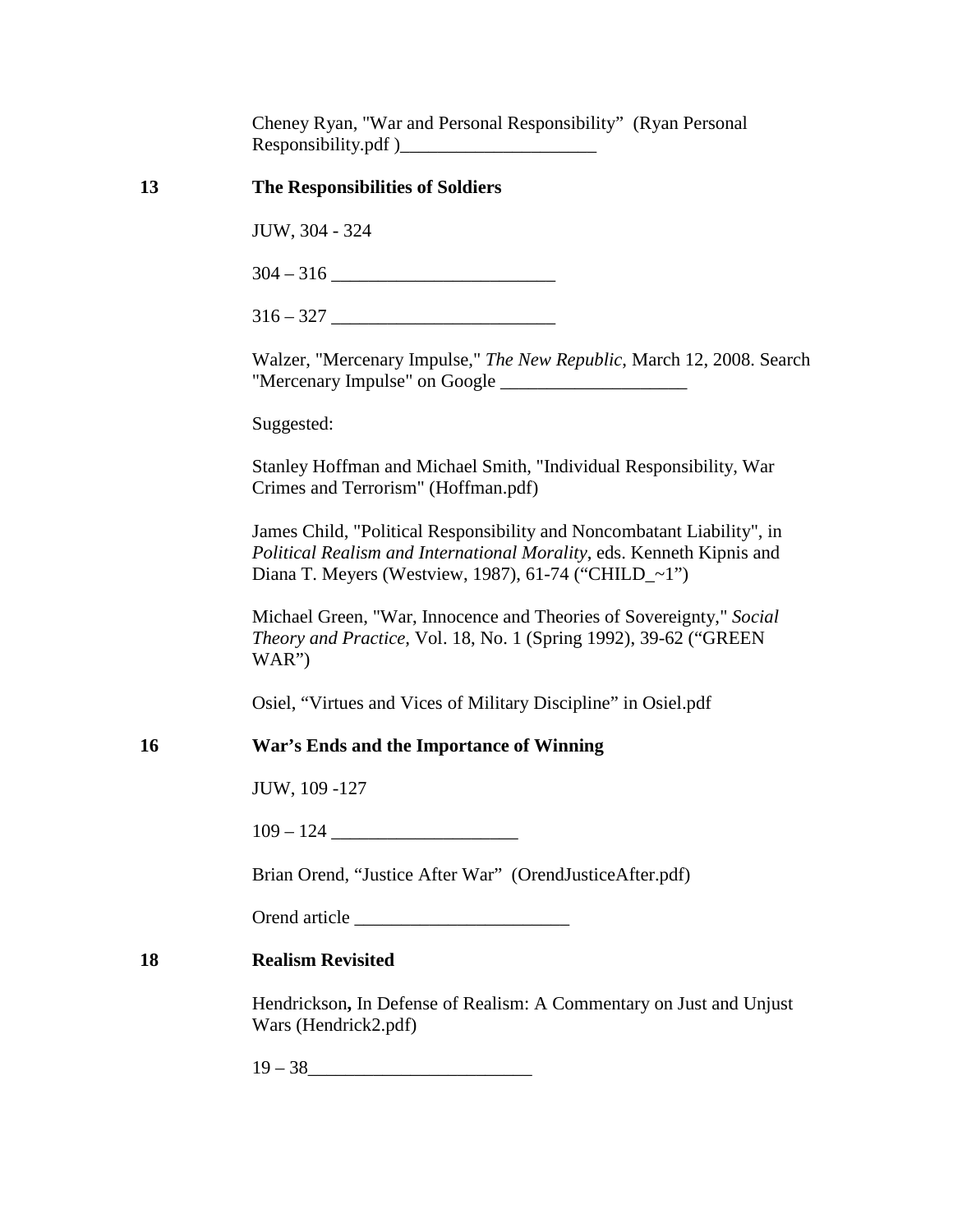$38 - 53$ 

## **20 Pacifism**

JUW, "Afterword: Non-Violence and the Theory of War" and "Postscript: A Defense of Just War Theory" pp. 329 – 346

Cheney Ryan, "Pacifism" in *The Oxford Handbook of the Ethics of War*  $(to come on D2L)$ 

### **PAPER TOPIC MUST BE AGREED UPON AND DISCUSSED WITH INSTRUCTOR BY THIS DATE**

### 23 **Warbots**

P.W. Singer, "Digitizing the Laws of War," 382- 413 (31 pp) "Digit.pdf"

 $382 - 413$ 

\_\_\_\_\_\_\_\_\_\_\_\_\_\_

 $\overline{\phantom{a}}$  , which is a set of the set of the set of the set of the set of the set of the set of the set of the set of the set of the set of the set of the set of the set of the set of the set of the set of the set of th

Sparrow, "Killer Robots" (2007) 13 pages, D2L Sparrow Killer

Sparrow, "Building a Better Warbot," (208) 169 – 187 (18 pp) D2L "Sparrow Building" \_\_\_\_\_\_\_\_\_\_\_\_\_\_\_\_\_\_\_\_

### 25 **War Memoirs II: War, Forgetfulness, and the Appeals of Battle**

J. Glenn Gray, *The Warriors*

Foreword, Note to the Reader, and Chapter 1. "Remembering War and Forgetfulness"

Chapter 2, "The Enduring Appeals of Battle"\_\_\_\_\_\_\_\_\_\_\_\_\_\_\_

### **27 Love, Death, and War**

*The Warriors*, Chapter Three "Love: War's Ally and Foe"

Chapter 4, "The Soldier's Relations to Death,"\_\_\_\_\_\_\_\_\_\_\_\_\_\_\_\_\_\_\_\_\_\_\_\_\_\_\_\_\_\_\_\_\_\_\_

### **30 Images of the Enemy and the Guilt of War**